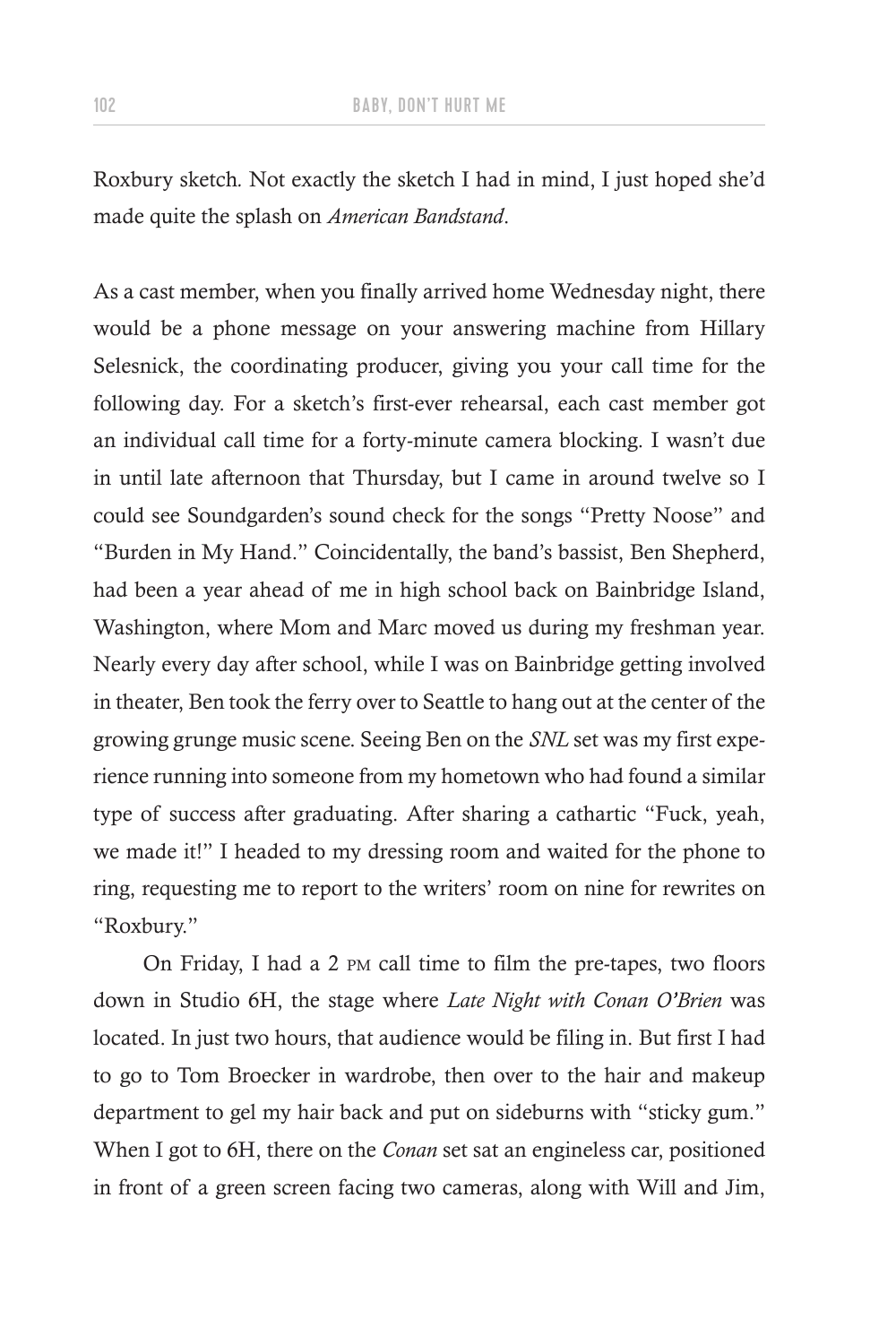lighting, the B-camera director, and the rest of the crew, including the infamous "Wally" on cue cards. (Yes, that is the same Wally you see holding cue cards on *Late Night with Seth Meyers*.) We hadn't decided where we'd be sitting; Jim went for the back seat so he could be center frame. Will, unselfish as usual, muttered, "I guess I'll be the driver," leaving the passenger seat to me, which meant I'd get to do the "something's wrong with the CD" joke. Someone yelled "Play back!" signaling for the music to begin; the director shouted "Action!" and the three of us started bopping.

(The CD joke, by the way, went like this: We are bopping away, when the music suddenly stops. Jim hollers, "What the hell is going on?!" and I eject the CD and hand it to him to inspect. Jim yells, "Dust!" then blows on the CD. He hands it back, I put it back in the player, and then the music starts playing again and we resume head bopping. Trust me, it was a good joke. Will and I thought of the CD-stopping bit, but Jim came up with the dust part while on set.)

There were three pre-tapes to film, and we only had enough time to do a few takes for each one. The shots each had to be set up and lit, and interior lighting in a car is a pain. There were two short linear fluorescent lights above each of us, makeshiftedly (Is that word? It is for the moment.) duct taped to our window visors, and one more behind, on the floor by Jim's feet. We had to be adjusted so that Will's and my bopping wouldn't block Jim's bopping behind us.

The last pre-tape was the final joke of the sketch, and the hopeful payoff—it's our ride back for the night, Jim in the back seat with his conquest from the nursing home seated on his lap. In the script, it was written that Jim would make out with his conquest, but just before the second take, he asked Props if they could get him some dentures, and then proceeded to pretend that he and his elderly lady friend had been necking so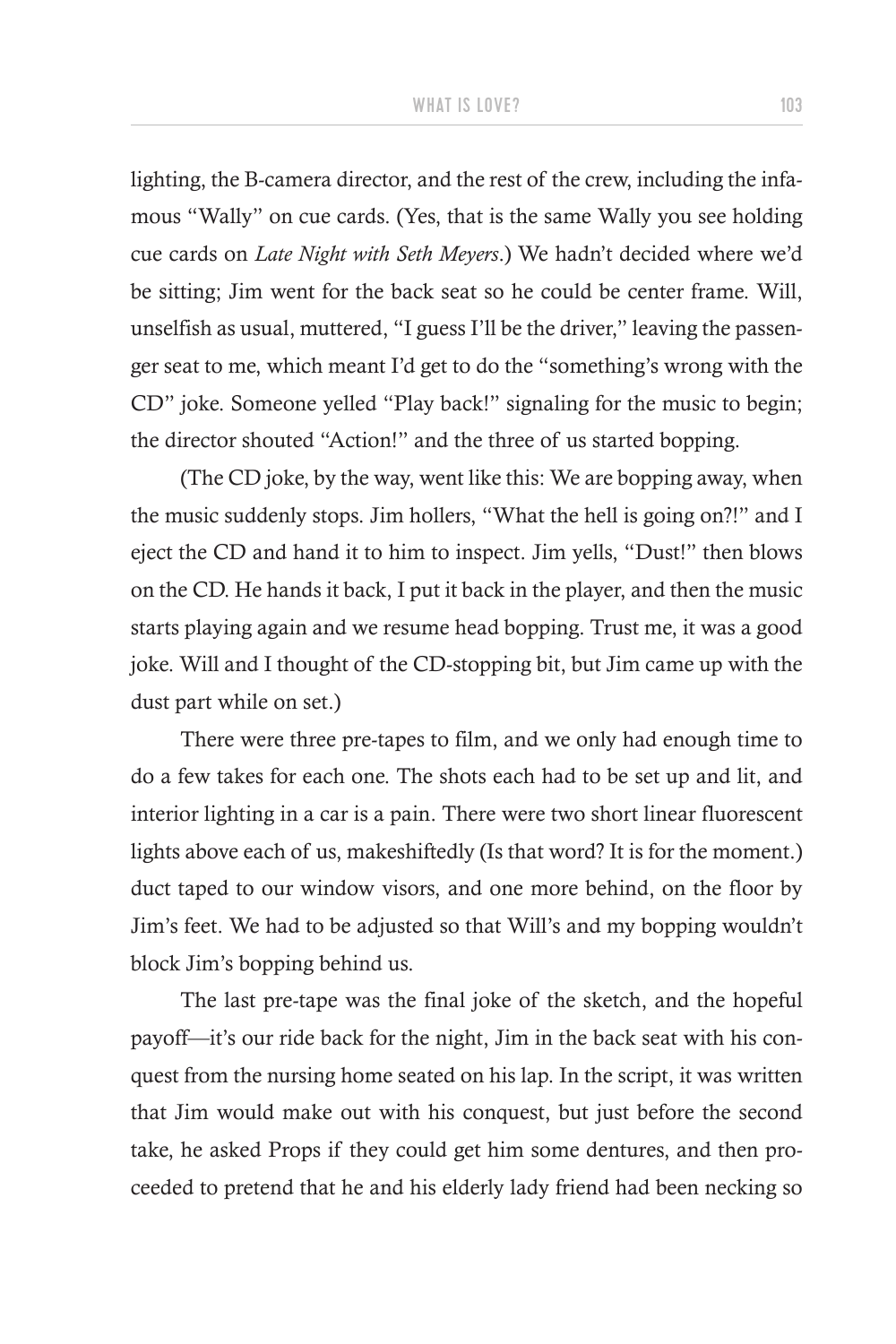fiercely that he'd sucked her choppers right out of her mouth. He held the dentures between us toward the camera, exhilarated and announcing, "Look! A souvenir!"

(After filming, in a yellow cab going home, I wondered if the joke might be too broad for *SNL*, more suited to *In Living Color*. Of course, Jim's instincts were right on. What I really should have been wondering was why I was questioning Jim fuckin' Carrey.)

On Saturday, we rehearsed a complete run-through of every sketch—with pre-tapes, voice-overs, props, wigs, and wardrobe—from noon to 5 pm. The cast was never expected to perform in this run-through at the level we'd need for dress rehearsal, which was where we would finally see what jokes did and didn't work for the studio audience—the week he'd guest hosted, Phil Hartman had taken me aside on Saturday and recommended I "save my energy" in the eight-o'clock dress rehearsal for the live show. Some sketches are cut after the dress rehearsal, and I remember thinking, "How can he be so sure that his sketch will make it in?" And "How can he be so sure *I* could be so sure that my sketch would make it in?" At 5 pm, we broke for "lunch" and then were free to prepare, relax, or nap until exactly 8 pm, when the approximately two-hour nontelecast dress rehearsal with an in-studio audience began.

At last, sometime between 10:40 and 11:10 pm, everybody would scurry over from their dressing rooms or the ninth-floor writers' room or wherever and squeeze into Lorne's main office. Similar to the Monday pitch meeting, everyone would sit wherever they could find a place—the couches, floor—but this time we were there to see the final rundown of the 11:30 live show and to hear Lorne's notes on each sketch that was now on the board, from the cold opening to "Goodnights." The show was an hour and a half, and each thirty-minute block would have to be cut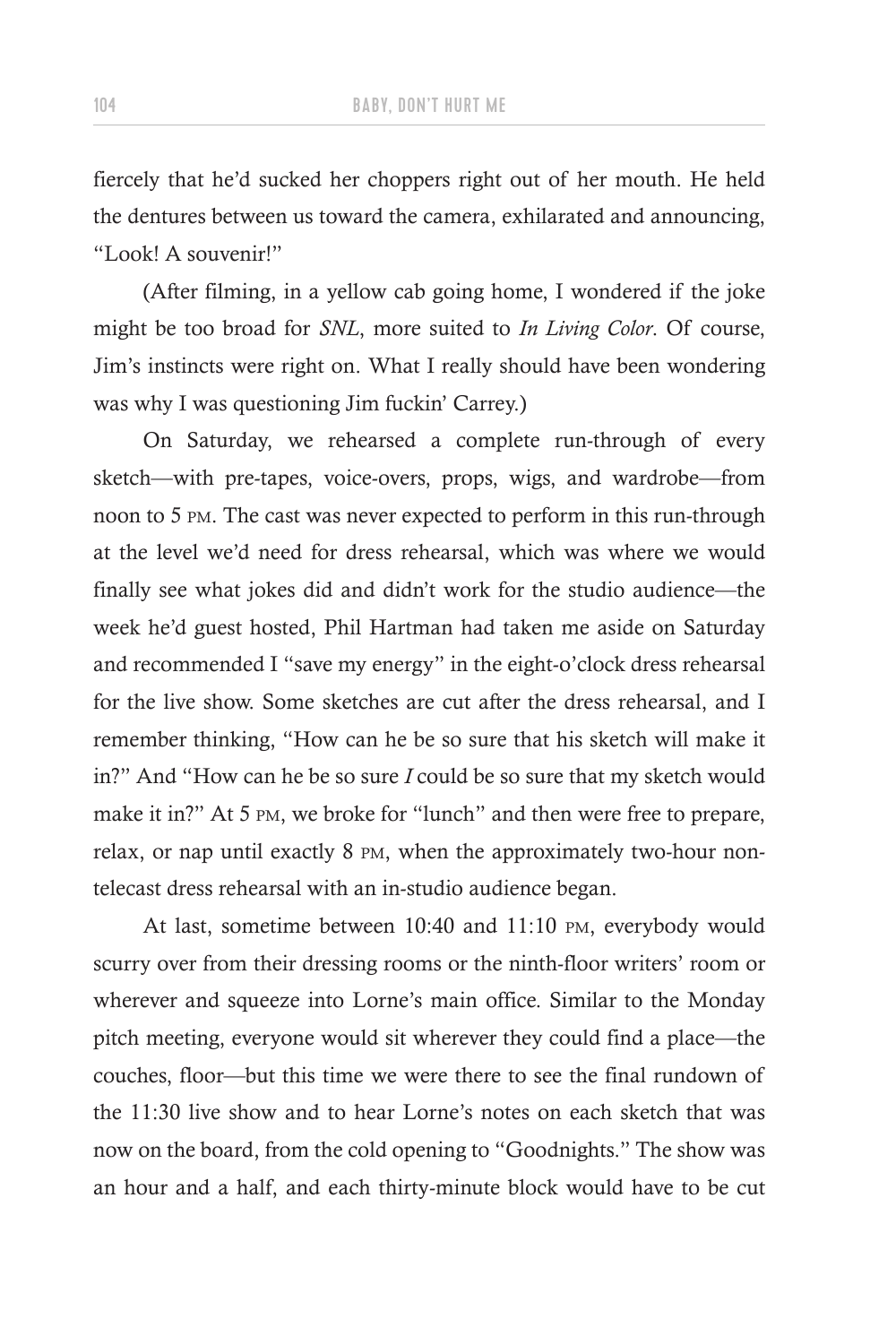## WHAT IS LOVE? 105

down to about twenty-two minutes of sketch material to make room for commercial breaks. If your sketch didn't play well in the dress rehearsal, it would mostly likely be cut and wouldn't get a second chance. Ever. If your sketch played great, but for some reason it still got cut, you had to let it go without an argument or even a question. There was nothing you could do about it. It was about the show. Not you.

Five minutes before the show went live that week, my dad's friend Kathleen walked into my dressing room and plopped all her stuff down. She was out of breath, probably from running from the elevator to get there. Instead of being with the rest of the extras, she was decidedly set on sharing my spacious fifteen-square-foot dressing room for the rest of the night. *Thanks, Dad!*

During the show, I was being pulled from set to set so quickly by the assistant director that it was nearly impossible to gauge how the sketch was doing with the audience. But ten minutes after we'd finished, just after getting out of my costume, the stage intercom blared: "Jim, Will, Kattan! Please set yourselves for Soundgarden song intro immediately!" And so I hurriedly pulled the two-piece sharkskin suit back off its hanger, ripped the gold chain out of a ziplocked sandwich bag marked "Kattan" from Props, and somehow successfully threw everything back on. Then, being the little half-Jewish desert twister that I am, I darted like the wind to meet Will and Jim at the "Goodnights" stage. This was definitely new. The guest host always introduced the band alone. This was the first time they ever had the characters from a sketch join the host to introduce the musical guest—and these characters had only been introduced a few minutes before! This was the first hint that our sketch might be a success.

The show's after-party took place down on Rockefeller Center's ice rink—sans ice, since it was summer. This was the season finale, and it was